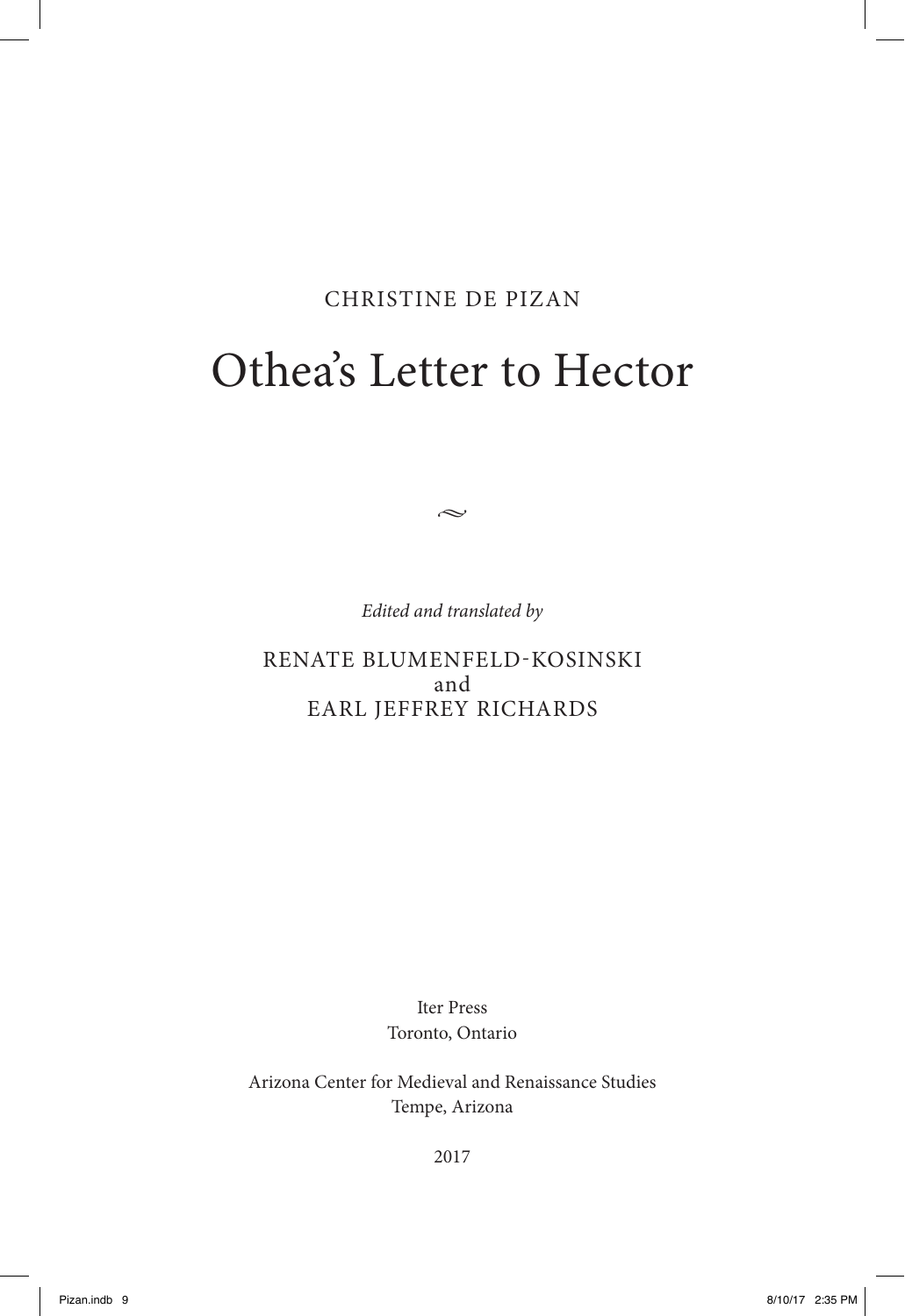Iter Press Tel: 416/978–7074 Email: iter@utoronto.ca Fax: 416/978–1668 Web: www.itergateway.org

Arizona Center for Medieval and Renaissance Studies Tel: 480/965–5900 Email: mrts@acmrs.org Fax: 480/965–1681 Web: acmrs.org

© 2017 Iter, Inc. and the Arizona Board of Regents for Arizona State University. All rights reserved. Printed in Canada.

#### **Library of Congress Cataloging-in-Publication Data**

Names: Christine, de Pisan, approximately 1364-approximately 1431. | Blumenfeld-Kosinski, Renate, 1952- editor, translator. | Richards, Earl Jeffrey, editor, translator.

Title: Othea's letter to Hector / Christine de Pizan ; edited and translated by Renate Blumenfeld-Kosinski and Earl Jeffrey Richards.

Other titles: Epître d'Othéa à Hector. English

Description: Toronto, Ontario : Iter Press ; Tempe, Arizona : Arizona Center for Medieval and Renaissance Studies, 2017. | Series: The other voice in early modern Europe: the Toronto series ; Volume 57 | Series: Medieval and renaissance texts and studies ; 521 | Includes bibliographical references and index.

Identifiers: LCCN 2017012842 | ISBN 9780866985772 (pbk. : alk. paper)

Classification: LCC PQ1575.E5 E55 2017 | DDC 841/.2--dc23

LC record available at https://lccn.loc.gov/2017012842

Cover illustration:

Frontispiece (fol. 1 v) of manuscript Paris, Bibliothèque nationale de France, fonds français 606, "The Duke's Manuscript," containing only Christine de Pizan's *Othea's Letter to Hector*. The goddess Othea presents her letter to Hector. Reproduced courtesy of the Bibliothèque nationale de France.

#### Cover design:

Maureen Morin, Information Technology Services, University of Toronto Libraries.

Typesetting and production: Todd Halvorsen.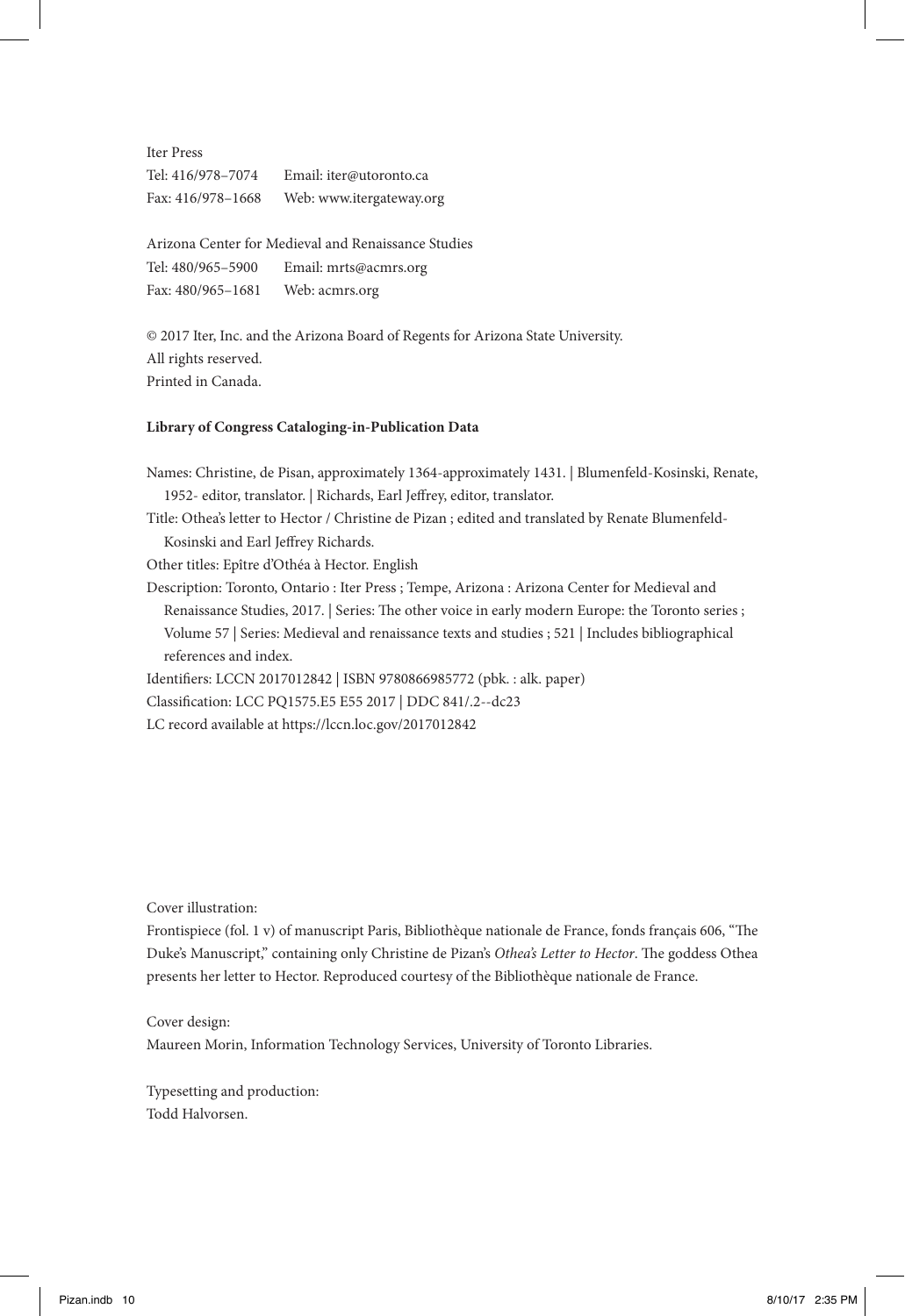## *The Other Voice*

*Et audiatur altera pars* And let the other side be heard *Traditional oral proverb in Roman law*

No other late medieval woman writer has received the attention that Christine de Pizan has garnered over the last thirty years or so. When we were in graduate school in the late 1970s, no modern English translations of her works existed, and many of her works did not yet exist in critical editions.<sup>1</sup> All this has changed today with numerous new editions and translations of her texts. It would perhaps not be quite accurate today to call Christine de Pizan's voice "The Other Voice," since she has become the subject of countless studies, is taught in a variety of college courses, and, as one of Judy Chicago's dinner party plates, even resides at the Brooklyn Museum of Art. But how "other" was her voice in the Middle Ages? Christine, in fact, had many voices that she brilliantly varied from genre to genre. In her early lyric poetry she spoke as a woman in love but also as a man in love; and she spoke as a bereaved woman who tragically lost her husband and missed him profoundly. It is that voice that many modern readers take to be her most "authentic" one. "Je, Christine," is a formula that appears again and again in her works, but that name, and the persona "Christine," are not always staged in the same way. Christine inhabits and deploys the name "Christine" in many different ways, creating different kinds of authority for herself. By turns, her voice is that of a widow, a historian, a preceptor, a philosopher, or a prophetess.<sup>2</sup>

One of the key moments in Christine's development as a writer, and—in somewhat anachronistic terms—as a "public intellectual," was her participation

1. Earl Jeffrey Richards's translation of *The Book of the City of Ladies* (1405) in 1982 (New York: Persea) brought Christine de Pizan into the mainstream of American university curricula. Richards's French edition, with facing Italian translation by Patrizia Caraffi followed in 1997: *Le livre de la cité des dames= La città delle dame* (Milan: Luni). For bibliographical guides up to 2004, see Angus J. Kennedy, *Christine de Pizan: A Bibliographical Guide* (London: Grant and Cutler, 1984); Kennedy, *Christine de Pizan: A Bibliographical Guide: Supplement 1* (London: Grant and Cutler, 1994); and Kennedy, *Christine de Pizan: A Bibliographical Guide: Supplement 2* (Rochester, NY: Tamesis, 2004).

2. Jacqueline Cerquiglini-Toulet brilliantly explored the many ways in which Christine deploys her name in her lecture "Christine de Pizan et le pouvoir du nom," *Le Moyen Français* 75 (2017): 3–17. For the establishment of these different kinds of authoritative voices see Claire Le Ninan, *Le sage roi et la clergesse: L'écriture du politique dans l'œuvre de Christine de Pizan* (Paris: Honoré Champion, 2013), Part 1.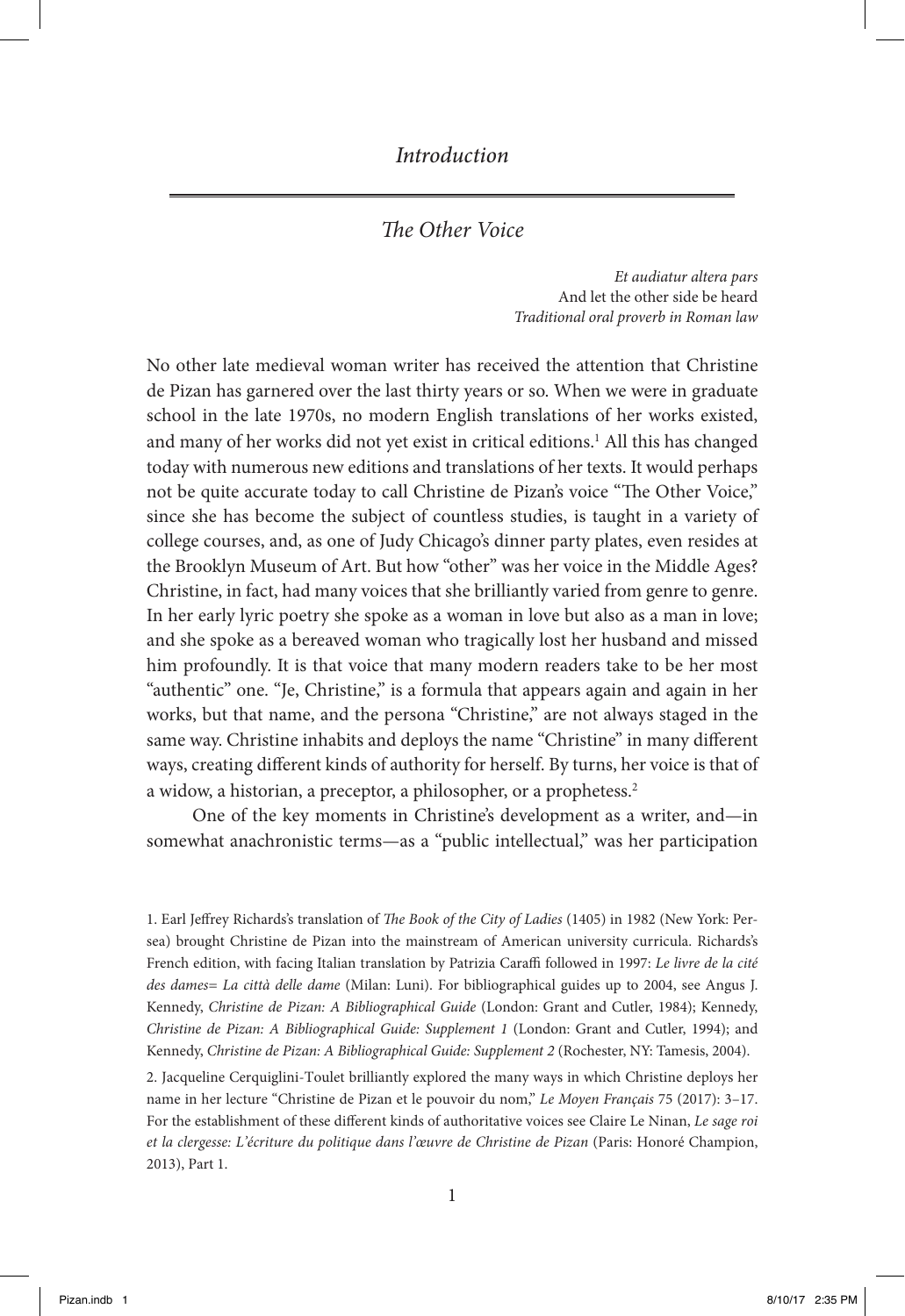in the Debate on the *Romance of the R*o*se* in 1401–1402.3 David F. Hult has translated the relevant documents of this quarrel for this series, and has shown that by voicing her strong objections to the perceived misogyny and obscenity of the *Romance of the Rose* Christine launched "an active counterassault against an entire intellectual establishment to which women were solely the object of discussion, and which greatly limited their ability to take up the subject position of speech."4 Christine also made herself a speaking subject in her later allegorical works, where her voice was not so different from those of many male writers of her time, such as Guillaume de Deguileville (1295–before 1358) or Philippe de Mézières (1327–1405), who invented personas, often bearing their own names, that traveled through allegorical landscapes in order to reveal political and spiritual truths.<sup>5</sup> Nonetheless, what marks Christine's voice as "other" is her insistent evocation of women's historical experiences and her positioning of women as full participants in the political events and the intellectual life of this world.

At the time that Christine composed the *Epistre d'Othea* (Othea's Letter) in 1399-1400, her vast allegorical compositions still lay ahead of her.<sup>6</sup> Her voice in that text is literally that of another, since, apart from the Prologue, the person who speaks is an ingenious invention of Christine, Othea, the Goddess of Prudence, representing the "wisdom of women." The "Christine" persona, by contrast, claims to be "a poor creature / An ignorant woman of low stature, / … a woman unworthy / Of written learning,"7 deploying an almost excessive humility topos. Othea's voice is didactic and at times ponderous, presenting extracts of mythological tales in the form of an imperative, followed by an explanatory gloss punctuated by a quote from a philosopher, and a spiritual allegory ending with a biblical quotation. The letter is addressed to the Trojan hero Hector when he was fifteen years old. The reinforcement of Christine's own voice with so many layers of authorities—the voice of Othea, classical myth, sayings of ancient pagan philosophers and the Church Fathers, and quotations from the scriptures creates a kind of polyphony, joining her own voice with those of a whole chorus

3. For an argument in favor of using this term in a medieval context, see Daniel Hobbins, "The Schoolman as Public Intellectual: Jean Gerson and the Late Medieval Tract," *American Historical Review* 108 (2003): 1308–1337.

4. Christine de Pizan, *Debate of the* Romance of the Rose*,* ed. and trans. David F. Hult (Chicago: University of Chicago Press, 2010), 1. See also Kevin Brownlee, "Discourses of the Self: Christine de Pizan and the *Rose,*" *Romanic Review* 79 (1988): 199–221.

5. See Philippe Maupeu*, Pèlerins de vie humaine: Autobiographie et allégorie narrative de Guillaume de Deguileville à Octavien de Saint-Gelais* (Paris: Honoré Champion, 2009)*.*

6. *Epistre d'Othea,* ed. Gabriella Parussa (Geneva: Droz, 1999).

7. Prologue, vv. 52–53. The French phrase here, "*femme indigne / de sens acquis*," uses the rare expression "*sens acquis*" for written learning. References here and henceforth are to the translation presented in this volume.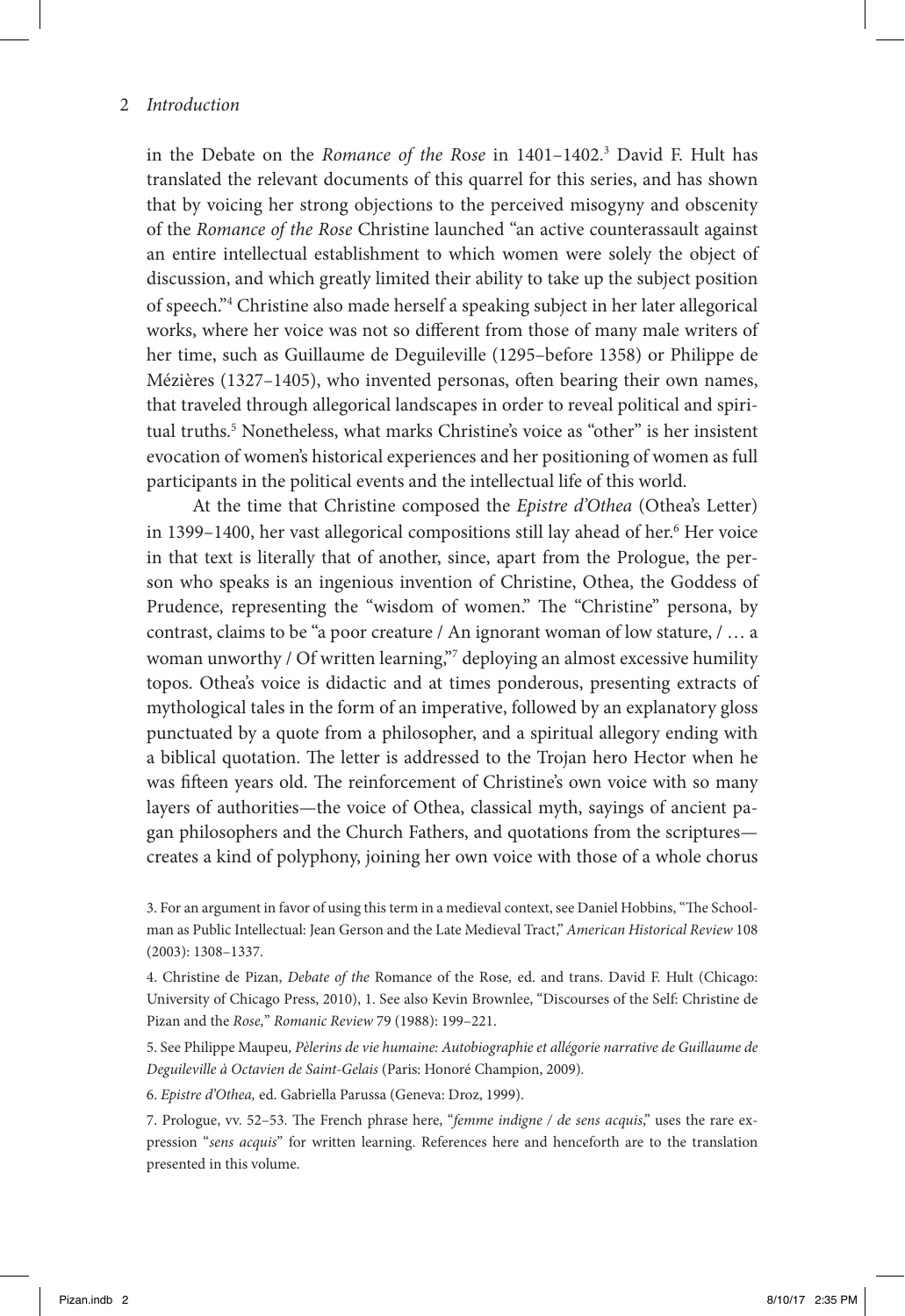of authorities in order to fashion a figure of female authority capable of advising a prince, her recipient Duke Louis of Orléans (1372–1407). Christine thus creates a genealogy of wise counsel: Just as her father had advised King Charles V, Louis's father, so now Othea/Christine offers her own lessons for a prince in a troubled kingdom. The *Othea* thus marks an important moment in Christine's career and the development of her voice, the moment she herself sees as a point of transition: when in the *Advision Cristine* (Christine's Vision, 1405) she sums up her prodigious literary production of fifteen major works between the years 1399 and 1405, she says: "Thus I began to forge pretty things, at the beginning of a lighter nature," but then "improving my style by more subtleness and nobler subject matter."8

The *Othea* is indeed a "subtle and noble" text that offers us a multi-layered and extremely complicated didactic work with a challenging vocabulary and syntax. This is undoubtedly why a rigorous and accurate modern English translation of the *Othea* is still lacking.<sup>9</sup> The *Othea* is a crucial text not only for an understanding of Christine's career and the mission she set for herself but also for that of late medieval mythographic and didactic literature, topics we will explore below. Still extant in some fifty manuscripts, the *Othea* was vastly more popular in the Middle Ages than her *Livre de la cité des dames* (Book of the City of Ladies) of 1405, the work that is taught most often in colleges and universities. We hope that with this new translation of the *Othea*, this intriguing text and its challenges will appeal to a new audience of students and scholars.

## *Life and Works of Christine de Pizan*

Christine de Pizan was born in Venice in 1365 and as a small child moved to Paris when her father, Thomas of Pizan, was appointed the court physician and astrologer of King Charles V of France (r. 1364–1380). The family, landed rural nobles, hailed from Pizzano, a small town near Bologna, and Christine therefore always wrote her name as "Pizan," although earlier generations of scholars often referred

9. Parussa's excellent critical edition appeared in 1999. The 1990 translation by Jane Chance contains much good information but is inadequate as a translation: *Christine de Pizan's Letter of Othea to Hector*, ed. and trans. Jane Chance (Newburyport, MA: Focus Information Group, 1990). See also the 2008 modern French translation and adaptation by Hélène Basso: *Lettre d'Othéa, déesse de prudence, à un jeune chevalier, Hector,* preface by Jacqueline Cerquiglini-Toulet, 2 vols. (Paris: Presses universitaires de France, 2008).

<sup>8. &</sup>quot;Adonc me pris a forgier choses jolies, a mon commencement plus legieres …, amendant mon stille en plus grant soubtillité et plus haulte matiere." *Le livre de l'advision Cristine,* ed*.* Christine Reno and Liliane Dulac (Paris: Honoré Champion, 2001), 111. Translation in *The Selected Writings of Christine de Pizan,* ed. Renate Blumenfeld-Kosinski, trans. Blumenfeld-Kosinski and Kevin Brownlee (New York: W. W. Norton, 1997)*,* 194.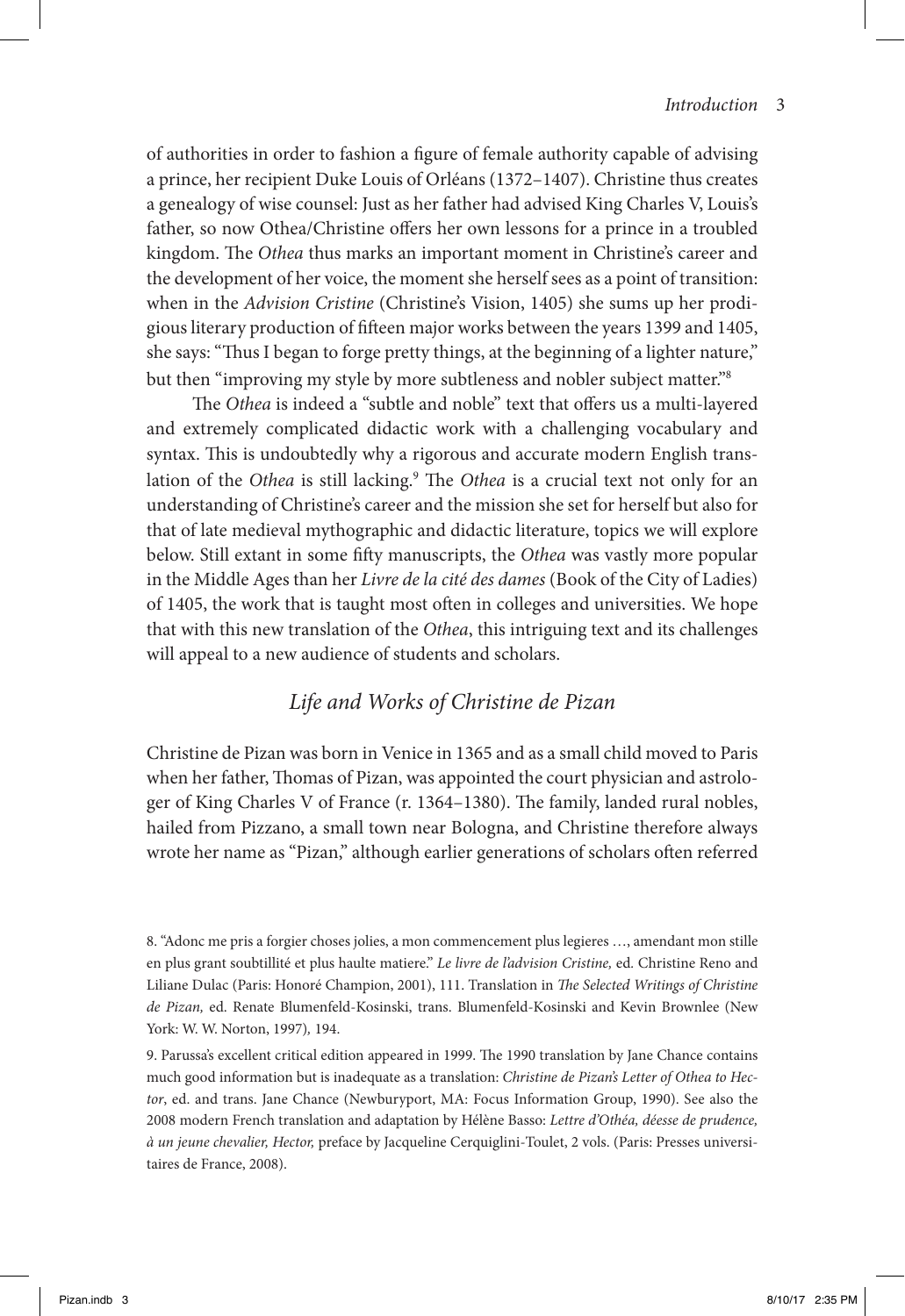### 4 *Introduction*

to her as "de Pisan," believing her family to be from Pisa.<sup>10</sup> In 1379 Christine married Etienne de Castel, a notary and secretary at Charles V's court. By all accounts her marriage was a happy one, and within a few years the young couple had three children, of whom two, a son and a daughter, survived into adulthood. Life for the de Pizan family was prosperous as long as Charles V was alive, but after his death in 1380 their fortunes changed, for Charles VI was less generous and in 1392 fell into a state of madness that destabilized the kingdom. Thomas de Pizan died some time between 1384 and 1389, leaving no inheritance to speak of. Then, in 1389, Etienne de Castel perished in an epidemic and left the young mother of three to fend for herself. Christine, confronted by numerous debts she had been unaware of, now had to provide for her children, her mother, and a niece. Unlike most widowed women who remarried or entered religious institutions, Christine decided to become a professional writer. She probably began her career as a scribe, but soon managed to acquire patrons for her works. How unusual and daring this step was becomes clear when we think of male writers of this time period. Her contemporaries, prolific writers such as Eustache Deschamps (ca. 1340–1406/07), Honorat Bovet (1340/45–1410), or Philippe de Mézières lived from court or ecclesiastical appointments; they wrote many influential works but they did not earn their living from their writing. That Christine succeeded in her enterprise and managed to live from her literary activities, and also to become an important political voice in her troubled period, is a testament to her intellectual vigor and moral force.

Christine's earliest works were a collection of one hundred ballads, love poetry desired by her patrons, as she herself stated. Several poems dealt with widowhood, a new topic for lyric poetry, $11$  and it is these verses that have often been considered to be her most autobiographical. In her *Epistre au dieu d'amours* (The God of Love's Letter, 1399) she began to think about the status of women and how they were maligned and subjugated in medieval society.12 The years 1399–1400, when she composed the *Othea*, signaled the beginning of an extremely fertile period, which saw the creation of her long allegorical works, both in prose and verse, as well as several devotional texts. In her *Advision*, as we saw above, she describes how she composed fifteen major works in the span of five years. These include the *Livre du chemin de long estude* (The Book of the Path of Long Learning, 1402),<sup>13</sup> where, inspired by the late antique philosopher Boethius and by the

12. Translated by Kevin Brownlee in Blumenfeld-Kosinski and Brownlee, *Selected Writings*, 15–29.

13. *Le chemin de longue étude,* ed. Andrea Tarnowski, with modern French translation (Paris : Librairie générale française, 2000).

<sup>10.</sup> And this in spite of such excellent early biographies as that of Philipp August Becker: "Christine de Pizan," *Zeitschrift für französische Sprache und Literatur* 54 (1931): 129–64.

<sup>11.</sup> See Kevin Brownlee, "Widowhood, Sexuality, and Gender in Christine de Pizan," *Romanic Review*  86 (1995): 339–53.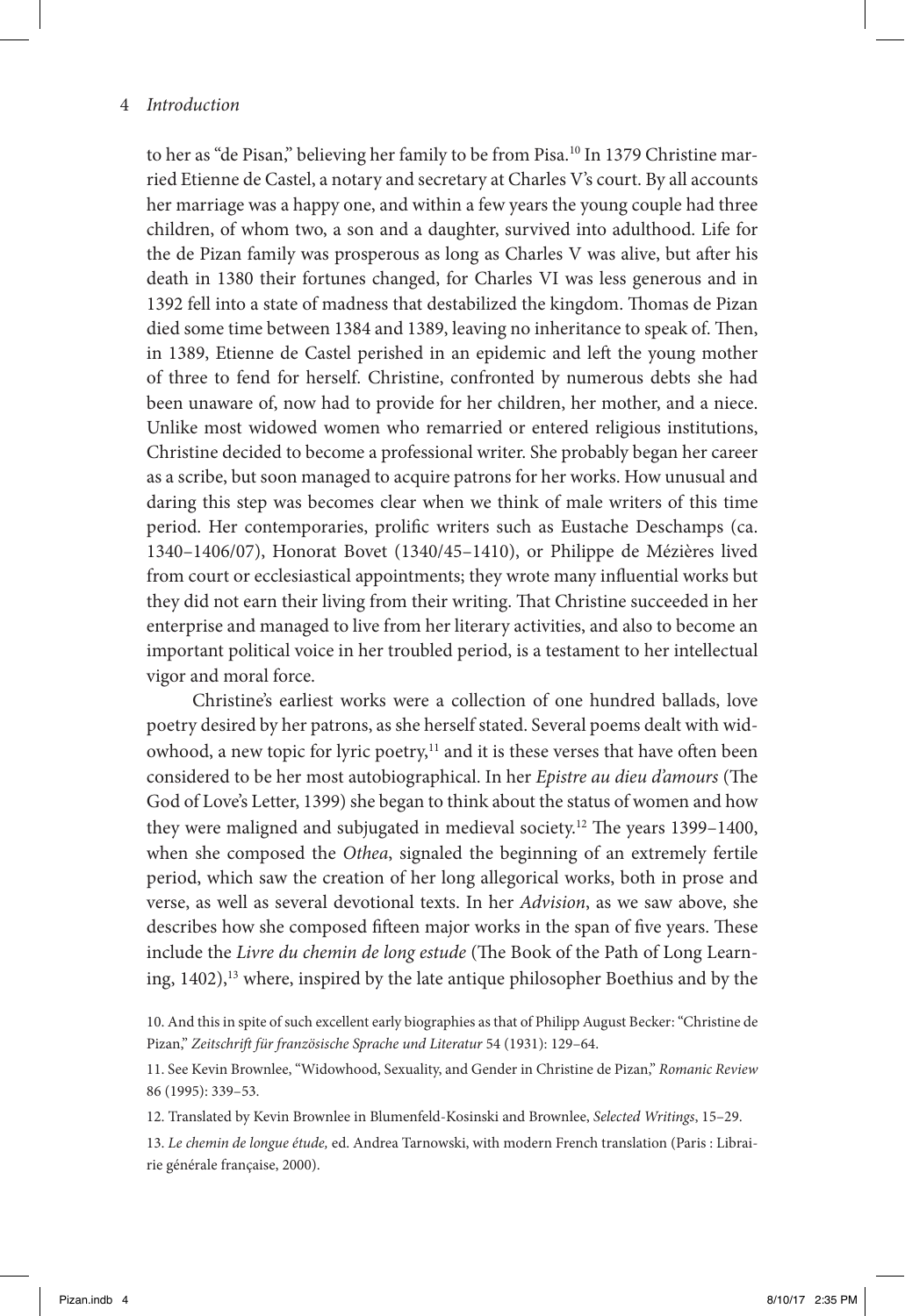great Italian poet Dante, a figure named Christine, guided by the Sibyl of Cumae, embarks on a voyage around the known world and toward the heavens; there, a tribunal of allegorical ladies tries to determine who would be the best ruler for the troubled world. Next, Christine composed the very long *Livre de la mutacion de Fortune* (The Book of Fortune's Transformation, 1403),<sup>14</sup> a universal history that features, in its first part, a veiled autobiography where she describes how, after her husband's death, she was transformed into a man. In both of these allegories political troubles throughout history play a major role. The troubles of her own times—the Hundred Years' War, the Great Schism of the Western Church, and the incipient civil war between different factions of powerful French dukes—begin to shape her writings more frequently.15 During the Great Schism, a division of the Catholic Church that lasted from 1378 until its resolution at the Council of Constance in 1417, two, and at one point three, popes struggled for power and divided Europe in the process. This crisis of spiritual and political authority caused widespread anxiety, an emotion that found its expression in many poetic and prophetic writings, including those of Christine.<sup>16</sup> The Great Schism surfaces in several of Christine's works, beginning with the *Chemin de long estude* and the *Mutacion de Fortune*, where she indicts the Church leaders as wolves that devour their flocks. In her biography of the late King Charles V (1404), commissioned by his brother, Duke Philip of Burgundy, Christine devotes ten chapters to the Schism and demonstrates that she is familiar with the political wrangling that led to France's adherence to the Avignon faction of the papacy. Here she accuses the devil of having planted "this painful schism and poisonous, contagious plant into the bosom of Holy Church."17 In the 1405 *Advision* (which also contains a detailed autobiographical section in Part 3), Christine devotes many chapters to contemporary politics, especially the Schism, the war against the English, and the

14. *Le livre de la mutacion de Fortune,* ed*.* Suzanne Solente, 4 vols. (Paris: Picard, 1959–1966). The new translation of the abridged text that was published in 2017 (Toronto: Iter Press; Tempe, AZ: Arizona Center for Medieval and Renaissance Studies) is entitled *The Book of the Mutability of Fortune*, ed. and trans. Geri L. Smith.

15. See Sandra Hindman, *Christine de Pizan's "Epistre Othea": Painting and Politics at the Court of Charles VI* (Toronto: Pontifical Institute of Mediaeval Studies, 1986); Renate Blumenfeld-Kosinski, "Christine de Pizan and the Political Life in Late Medieval France," in *Christine de Pizan: A Casebook*, ed. Barbara K. Altmann and Deborah L. McGrady (New York and London: Routledge, 2003), 9–24; Le Ninan, *Le sage roi et la clergesse*; and Tracy Adams, *Christine de Pizan and the Fight for France*  (University Park: Pennsylvania State University Press, 2014)*.*

16. Renate Blumenfeld-Kosinski, *Poets, Saints, and Visionaries of the Great Schism, 1378*–*1417* (University Park: Pennsylvania State University Press, 2006)*,* chap. 5.

17. Livre des faits et bonnes moeurs du sage roi Charles V, trans. Joël Blanchard and Michel Quereuil (Paris: Pocket, 2013)*,* Part 3, chap. 61. Blanchard and Quereuil translate the work previously edited by Suzanne Solente: *Le livre des fais et bonnes meurs du sage roy Charles V,* 2 vols. (Paris: Honoré Champion, 1936–1940; reprint, Geneva: Slatkine, 1977).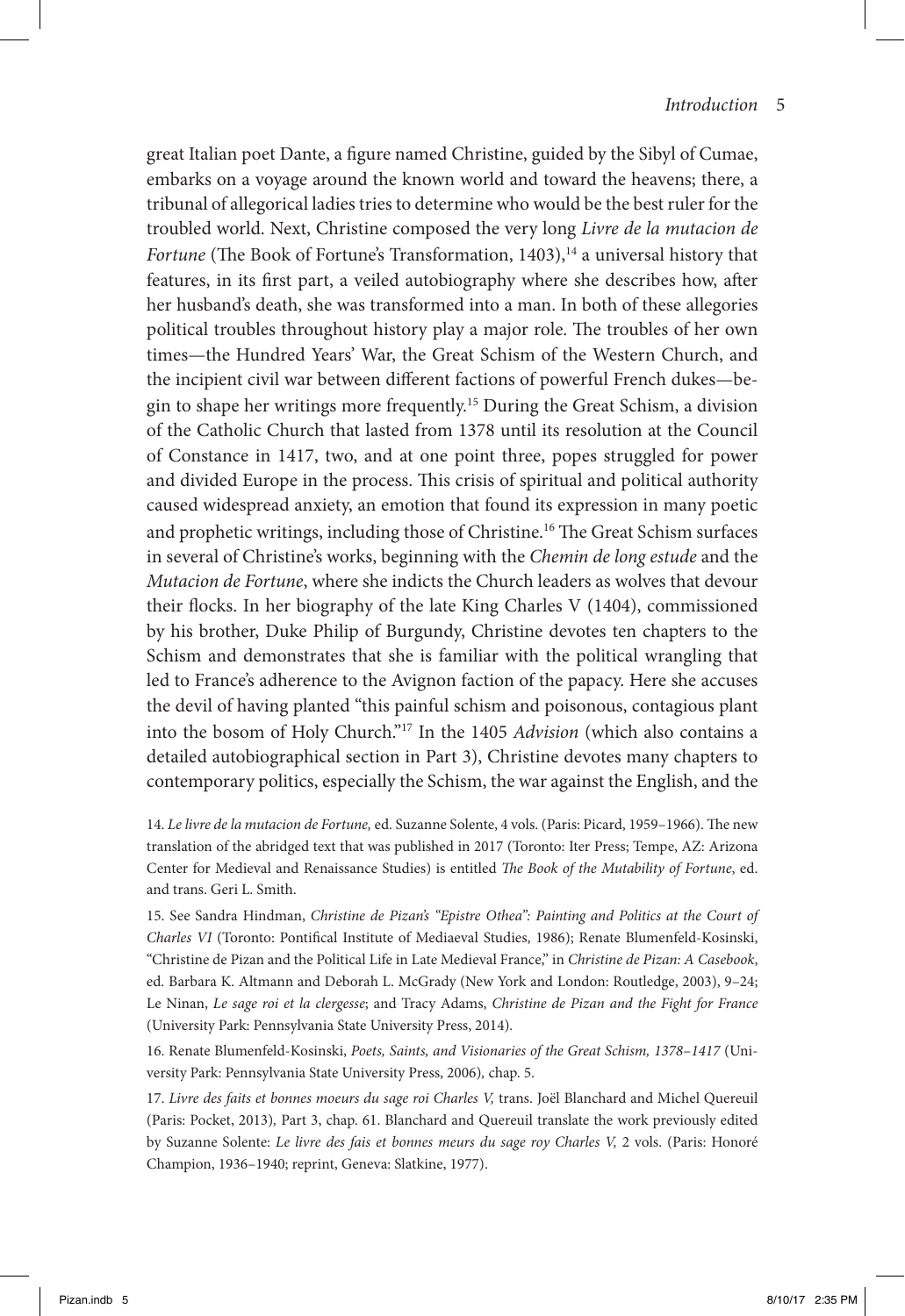internal French conflicts, whose culmination as a full-blown civil war was still in the future at the time she composed the *Othea.* 

Several specific political events may have inspired Christine to undertake the composition of a major didactic work for a prince in 1399: the defeat of a European alliance, led by Jean de Nevers, the son of the Burgundian Duke Philip the Bold, in the fateful battle of Nicopolis (in today's Bulgaria) against the Ottoman Turks in 1396; the French withdrawal of obedience from the Avignon pope Benedict XIII in July 1398; and the deposition of the English King Richard II and his subsequent death in 1399.

In 1393 ambassadors from Hungary had arrived in Paris to ask for help against the Turks' advance in the Balkans. Although Charles VI promised them aid, in the end only the Duke of Burgundy committed himself—or rather his son—to the military campaign to assist King Sigismund of Hungary. The complete defeat of the European forces, countless deaths, and the imprisonment of scores of knights led to soul searching among the survivors and to laments and reproaches by those who had counseled against the expedition. Philippe de Mézières, with whom Christine was acquainted, offered a searing indictment of the French forces in his *Epistre lamentable and consolatoire* (A woeful and consoling letter) addressed to the Duke of Burgundy in 1397.<sup>18</sup> He believed that only a complete moral and spiritual reform of French chivalry could save it from extinction. The *Othea*, with its moral glosses and spiritual allegories addressed to "the good knight" and "the good spirit," could be seen as a response to Philippe's exhortations.

In the year before Christine began to compose the *Othea*, one of the major crises caused by the Great Schism erupted in Paris. When Clement VII, the pope supported by the French, died in 1394, the French king insisted that peace should be made in the Church and that no new pope should be elected for the Avignon faction until negotiations with the Roman pope, Boniface IX, could lead to his abdication and an election of a new pope. However, through various machinations, the Spanish cardinal Pedro de Luna had himself quickly elected as Benedict XIII, and all hopes for a resolution of the Schism were dashed. Louis of Orléans, the dedicatee of the *Othea*, was much involved in the negotiations to get Benedict XIII to step down. After a few years the stalemate between the French monarchy and the tenacious pope came to a head, when several ambassadors departed for Avignon in order to persuade the pope once more to abdicate. These ambassadors were two uncles of Charles VI, the dukes of Berry and Burgundy, and the king's brother, the much younger duke Louis of Orléans. Despite being confronted by such an illustrious group, Benedict XIII remained deaf to the French entreaties.

18. Philippe de Mézières, *Une epistre lamentable et consolatoire adressée en 1397 à Philippe le Hardi, duc de Bourgogne, sur la défaite de Nicopolis, 1396,* ed. Philippe Contamine and Jacques Paviot (Paris: Société de l'histoire de France, 2008).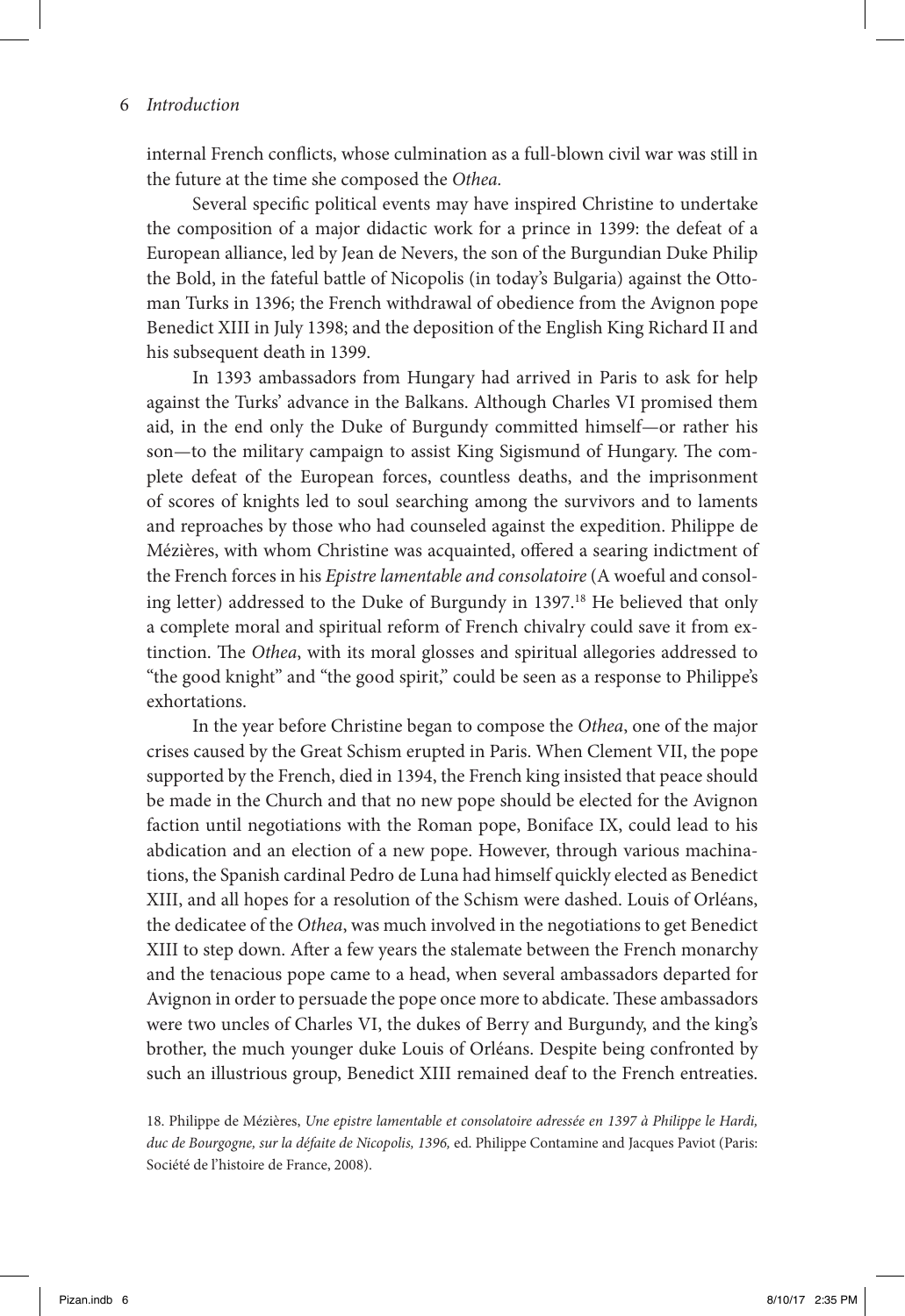The pope's stubborn refusal led the French to withdraw obedience from Benedict XIII through an elaborate edict published on July 27, 1398.19 This withdrawal, which had serious financial and political repercussions for the Avignon papacy, was a huge event in Paris and, given Christine's close relations with the court, she surely must have known that Louis of Orléans was one of the frustrated ambassadors. The advice that Othea gives to Hector in the areas of diplomacy would have come in handy in the critical years before 1399.

The Hundred Years' War began in 1337 because the English King Edward III, as a grandson of the French King Philippe le Bel, wanted to claim the French throne.<sup>20</sup> The English still possessed a fief on the continent, the duchy of Guienne in southwestern France, and when Philippe occupied that area, the conflict that was to last until 1453 began. The French lost a number of major battles, notably at Crécy in 1346 and at Poitiers in 1356, when King Jean le Bon was taken prisoner and was liberated only through payment of a huge ransom. In 1360 the French surrendered the large region of Aquitaine to the English in the Treaty of Brétigny. When Christine and her family arrived in France, hostilities were at a low ebb. Indeed, almost the entire period between 1364, when Charles V, Jean le Bon's son, assumed the throne, and 1399, had been relatively peaceful. The Truce of Leulinghem, concluded between the French and the English in 1389, was still holding. But 1399 brought a series of calamitous events: King Richard II, who in 1396 had married Charles VI's seven-year-old daughter Isabelle,<sup>21</sup> was brutally deposed by the Lancastrians, and Henry IV took his place. Richard died under mysterious circumstances a few months after his deposition. Henry IV, for his part, was determined to resume the war with France.

This particular crisis touched Christine personally, as her son was in England at the time. In 1398 the Earl of Salisbury had met Christine on one of his

19. For details see Howard Kaminsky, "The Politics of France's Subtraction of Obedience from Pope Benedict XIII, 27 July 1398," *Proceedings of the American Philosophical Society* 115, no. 5 (1971): 366–97. The withdrawal of obedience came to an end in 1403, but not before Benedict was imprisoned in his palace in Avignon. Louis tried to act as a mediator, and at that time the conflict with the House of Burgundy grew until it reached the tragic outcome of Louis's assassination on the order of the Duke of Burgundy in 1407. For details on the events of this period see Noël Valois, *La France et le Grand Schisme d'Occident,* vol. 3 (Paris: Picard, 1901), chap. 3.

20. There are hundreds of studies of this conflict. See, for example, Anne Curry, *The Hundred Years War,* 2nd ed. (New York: Palgrave Macmillan, 2003)*.* 

21. Such a marriage would not be consummated until the bride was at least twelve years old. Philippe de Mézières was a strong advocate of this marriage, which he hoped would bring lasting peace to France and England. See his *Epistre au roi Richart II,* in *Letter to King Richard II: A Plea Made in 1395 for Peace between England and France,* ed*.* and trans. G. W. Coopland (Liverpool: Liverpool University Press, 1975)*.*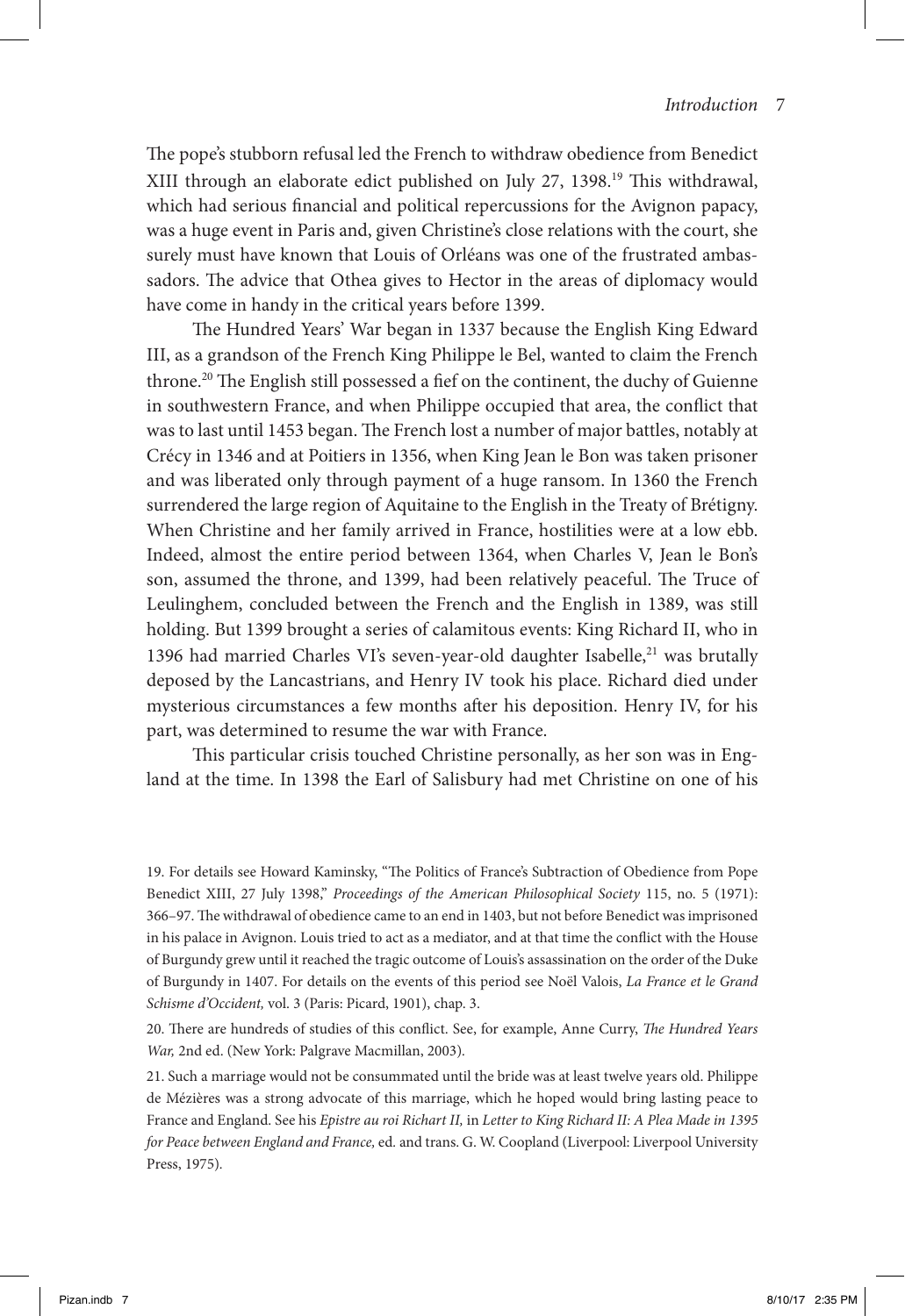embassies to Paris in connection with the marriage of Richard II and Isabelle.<sup>22</sup> He had taken Christine's son Jean with him as a companion to one of his own sons. About a year later, the Earl of Salisbury was executed by the citizens of Chichester for leading an uprising in support of the deposed Richard II, and King Henry IV took charge of Christine's son. Christine despaired of seeing him again but managed to negotiate his return, a strategy which cost her several manuscripts, as she put it in the *Advision.*<sup>23</sup> One of these works was the *Epistre au dieu d'amours (*adapted in 1402 by Thomas Hoccleve as *Cupid's Letter*); another one was the version of the *Othea* that features a dedication to "a king" and which was translated into English by Stephen Scrope around 1440. James L. Laidlaw argues persuasively that this king was Henry IV, whom, in the *Advision* (in 1405, once her son was safely back in France!) she labels a usurper, but to whom she gives some praise in the dedication—or, as Laidlaw puts it, "she used a minimum of fulsome phrases, just enough to secure Henry IV's good will."24 Christine's plan succeeded, and her son returned to France in 1402. Thus the *Othea* had a critical function in Christine's own life and in that of her son. But its wider function was to provide expert chivalric, moral, and spiritual leadership to a country confronted by multiple crises.

Thus, in the years after 1398 Christine's engagement with public life progressed on several fronts. Just when she had finished the *Othea* she became a player in the acerbic intellectual debate on the *Romance of the Rose.* Composed by Guillaume de Lorris and Jean de Meun between 1228 and 1270, this text was one of the most popular of the Middle Ages, featuring an allegorical quest for the love of a rosebud. It was the second part by Jean de Meun that gave rise to the debate between, on one side, Jean de Montreuil (1354–1418), provost of the city of Lille, and the brothers Pierre and Gontier Col, and, on the other, Christine and Jean Gerson (1363–1429), the powerful chancellor of the University of Paris. At stake was the morality of the work, since Jean de Meun had created a number of fictional characters, such as the Jealous Husband or the Old Woman, into whose mouths he put discourses that could be interpreted as immoral and misogynistic.

22. For details of these events see James L. Laidlaw, "Christine de Pizan, the Earl of Salisbury, and Henry IV," *French Studies* 36, no. 2 (1982): 129–43.

23. This is how Christine speaks of her anguish about her son's situation and her strategy to get him back in the *Advision Cristine*: "Le roy Henri, qui encores est, qui s'atribua la couronne, vid desditz livres et dictiez que j'avoie ja plusieurs envoiez comme desireuse de lui faire plaisir, audit conte." The king invites Christine to come to England but she is not "tempted" to go, and instead sends some of her books: "Et a brief parler, tant fis a grant peine et par le moien de mes livres que congié ot mon dit filz de me venir querir par de ça pour mener la, qui encore n'y vois" (112–13). This return is also the subject of Autres Balades XXII, in *Œuvres poétiques de Christine de Pisan*, ed. Maurice Roy, 3 vols. (Paris: Firmin Didot, 1886–1896; reprint, New York: Johnson, 1965), 1:232–33.

24. Laidlaw, "Christine de Pizan," 140. This version exists in the British Library manuscript Harley 219, a mid-fifteenth-century copy of the original Christine sent to Henry IV.